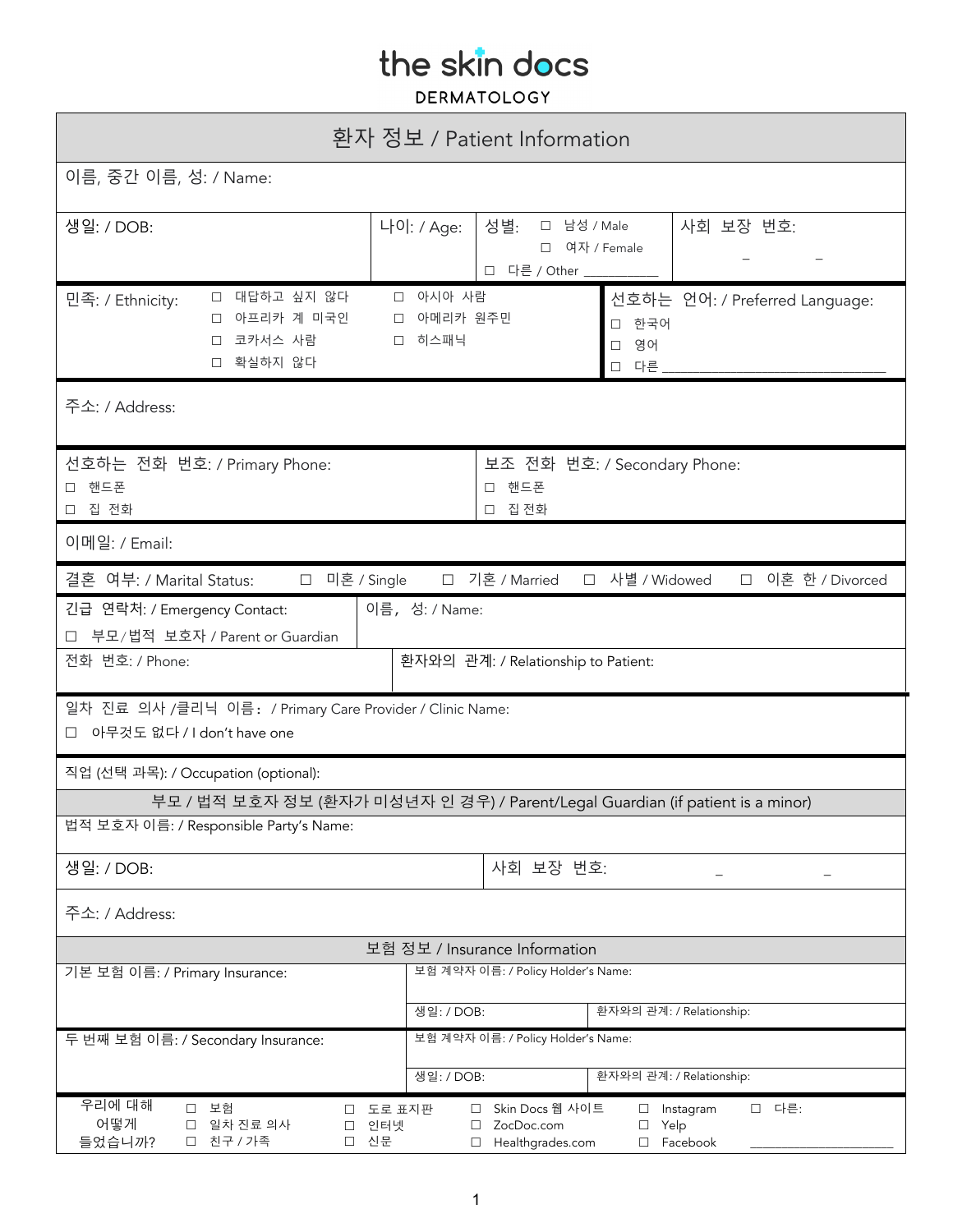| 피부암 병력 / Skin Cancer History                         |                          |                                   |                                 |  |
|------------------------------------------------------|--------------------------|-----------------------------------|---------------------------------|--|
| 다음과 같은 병력이 있습니까?                                     | □ 피부암<br>□ 흑색 종          | □ 해당 사항 없음                        | □ 편평 세포 암종<br>□ 기저 세포 암         |  |
| 다음과 같은 가족력이 있습니까?                                    | 피부암<br>$\Box$<br>□ 흑색 종  | □ 해당 사항 없음                        | 편평 세포 암종<br>$\Box$<br>□ 기저 세포 암 |  |
|                                                      |                          | 일반적인 병력 / General Medical History |                                 |  |
|                                                      |                          | 다른 모든 과거 및 현재 건강 상태를 나열하십시오:      |                                 |  |
|                                                      |                          |                                   |                                 |  |
|                                                      |                          |                                   |                                 |  |
|                                                      |                          |                                   |                                 |  |
|                                                      |                          |                                   |                                 |  |
|                                                      |                          |                                   |                                 |  |
|                                                      |                          |                                   |                                 |  |
|                                                      |                          |                                   |                                 |  |
|                                                      |                          |                                   |                                 |  |
|                                                      |                          |                                   |                                 |  |
|                                                      | 수술 이력 / Surgical History |                                   |                                 |  |
| 수술 이름 / Surgery Name                                 |                          |                                   | 수술 날짜 / Date                    |  |
| 모스 수술 / Mohs Surgery<br>$\Box$<br>신체 위치: / Location: |                          |                                   |                                 |  |
| 피부암 수술 / Skin Cancer Surgery<br>$\Box$               |                          |                                   |                                 |  |
| 신체 위치: / Location:                                   |                          |                                   |                                 |  |
|                                                      |                          |                                   |                                 |  |
|                                                      |                          |                                   |                                 |  |
|                                                      |                          |                                   |                                 |  |
|                                                      |                          |                                   |                                 |  |
|                                                      |                          |                                   |                                 |  |
|                                                      |                          |                                   |                                 |  |
|                                                      |                          |                                   |                                 |  |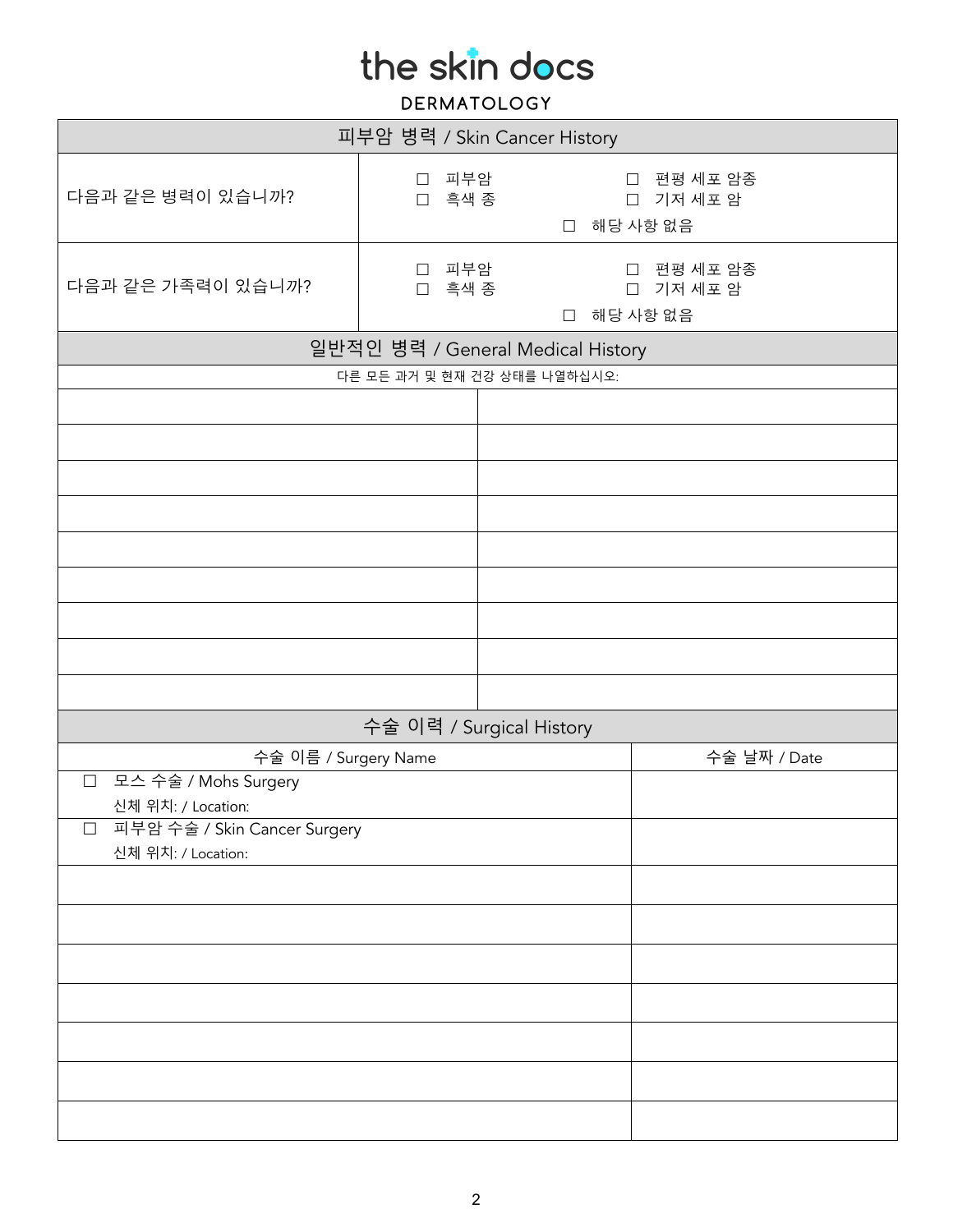| 방문 이유 / Reason for Visit                                                                                                     |                                                                                                                                                                                                                                                            |                                                                       |  |  |
|------------------------------------------------------------------------------------------------------------------------------|------------------------------------------------------------------------------------------------------------------------------------------------------------------------------------------------------------------------------------------------------------|-----------------------------------------------------------------------|--|--|
| 이름 / Name:                                                                                                                   |                                                                                                                                                                                                                                                            | 생일 / DOB:                                                             |  |  |
| 정기 피부 검사를 위해 여기에 계신 경우 의료 체크리스트로 건너 뛰십시오.<br>If you are only here for a routine skin exam, please skip to MEDICAL CHECKLIST. |                                                                                                                                                                                                                                                            |                                                                       |  |  |
| 문제의 심각성:<br>Severity of Problem:                                                                                             | 가벼운 / Mild<br>□ 보통의 / Moderate<br>П                                                                                                                                                                                                                        | □ 심한 / Severe                                                         |  |  |
| 문제 유형:<br>Type of Problem:                                                                                                   | □ 발진 / Painful<br>□ 병변/Lesion<br>□ 반점 / Spot<br>좌창 / Acne<br>□ 낭종 / Cyst<br>$\Box$<br>$\Box$<br>스킨 태그 / Skin<br>□ 변색 /<br>$\Box$<br>$\Box$<br>Discoloration<br>Tag                                                                                         | □ 두더지 / Mole □ 사마귀 / Wart<br>궤양 / Ulcer □ 흉터 / Scar □ 피부 물집 / Blister |  |  |
| 문제와 관련된<br>증상은<br>무엇입니까?<br>Associated<br>Symptoms:                                                                          | □ 아픈 / Painful<br>□ 가려움/Itchy<br>□ 불타는 감각 / Burning<br>□ 보기 흉한 /<br>출혈 / Bleeding<br>퍼지고있다 / Spreading<br>Unsightly<br>다른 / Other____<br>П                                                                                                                 | □ 따끔 거림 / Stinging<br>□ 핀과 바늘 감각 / Tingling                           |  |  |
| 어떤 신체 부위가<br>영향을 받습니까?<br><b>Affected Areas:</b>                                                                             | □ 머리 가죽 / Scalp<br>□ 얼굴 / Face<br>□ 귀 / Ear<br>□ 가슴 / Chest<br>□ 등 / Back<br>배 / Abdomen<br>$\Box$<br>□ 오른팔 / Right Upper Extremity<br>왼쪽 팔 / Left Upper Extremity<br>$\Box$<br>오른쪽 다리 / Right Lower Extremity<br>□ 왼쪽 다리 / Left Lower Extremity<br>$\Box$ | □ 목/Neck<br>□ 손톱 / Nails                                              |  |  |
| 피부 문제가 발생한 지 얼마나<br>되었습니까? Duration?<br>피부 문제에 대한 치료법을 사용<br>아니 / No<br>네 / Yes<br>$\Box$<br>П                               |                                                                                                                                                                                                                                                            |                                                                       |  |  |
| 했습니까? Treatment used?<br>의료 체크리스트 / Medical Checklist                                                                        |                                                                                                                                                                                                                                                            |                                                                       |  |  |
| 아니 / No<br>출혈 장애가 있습니까? Do you have a bleeding disorder?<br>□ 네 / Yes<br>$\Box$                                              |                                                                                                                                                                                                                                                            |                                                                       |  |  |
| 혈액 희석제를 복용하고 있습니까? Are you taking any blood thinners?<br>□ 네 / Yes<br>아니 / No<br>$\Box$                                      |                                                                                                                                                                                                                                                            |                                                                       |  |  |
| 심박 조율기 / 제세동 기가 있습니까? Do you have a pacemaker/defibrillator?<br>아니 / No<br>네 / Yes<br>$\Box$<br>$\Box$                       |                                                                                                                                                                                                                                                            |                                                                       |  |  |
| 햇빛에 자주 노출됩니까? Frequent sun exposure?<br>아니 / No<br>네 / Yes<br>$\Box$<br>$\Box$                                               |                                                                                                                                                                                                                                                            |                                                                       |  |  |
| 현재 계절성 알레르기로 고통 받고 있습니까? Do you have seasonal allergies?<br>아니 / No<br>네 / Yes<br>$\Box$<br>⊔                                |                                                                                                                                                                                                                                                            |                                                                       |  |  |
| 술 마셔요? Do you drink alcohol?                                                                                                 | 매주 / Daily<br>네: / Yes: 잔 / drinks<br>$\Box$<br>매일 / Weekly<br>□                                                                                                                                                                                           | 아니 / No<br>П                                                          |  |  |
| 현재 또는 이전에 담배를<br>피우셨습니까?<br>Are you a current or former smoker?                                                              | 네: / Yes:<br>$\Box$<br>끊기 날짜__________<br>Quit Date<br>하루에 _____ 팩을 피운다<br>총 흡연 연수 /<br>/ packs per day<br>years of smoking                                                                                                                                | 아니 / No                                                               |  |  |
| 지난 1년 이내에 인플루엔자 백신을 맞으셨습니까?<br>네 / Yes<br>아니 / No<br>$\Box$<br>$\Box$<br>Did you get a flu vaccine within the past year?     |                                                                                                                                                                                                                                                            |                                                                       |  |  |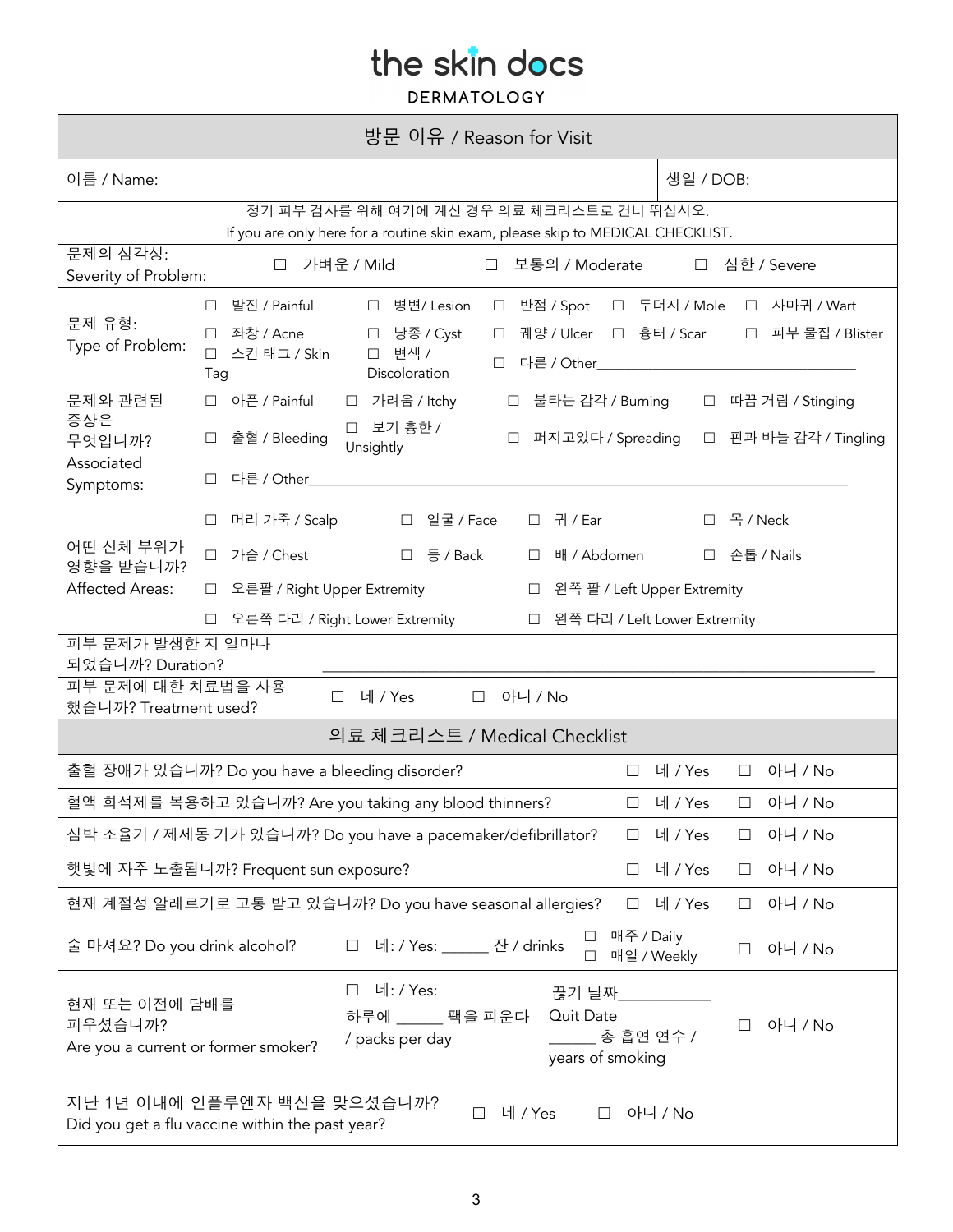| 약물 / Medications                                                                                                                                                                                                                                                                                                                                       |        |                  |                                           |             |
|--------------------------------------------------------------------------------------------------------------------------------------------------------------------------------------------------------------------------------------------------------------------------------------------------------------------------------------------------------|--------|------------------|-------------------------------------------|-------------|
| 나는 약을 복용하고 있지 않다 / I am not taking any medications<br>$\Box$                                                                                                                                                                                                                                                                                           |        |                  |                                           |             |
| 이름 / Name                                                                                                                                                                                                                                                                                                                                              |        | 복용량 / Strength   | 투약 빈도 / Dose Frequency                    | 이유 / Reason |
|                                                                                                                                                                                                                                                                                                                                                        |        |                  |                                           |             |
|                                                                                                                                                                                                                                                                                                                                                        |        |                  |                                           |             |
|                                                                                                                                                                                                                                                                                                                                                        |        |                  |                                           |             |
|                                                                                                                                                                                                                                                                                                                                                        |        |                  |                                           |             |
|                                                                                                                                                                                                                                                                                                                                                        |        |                  |                                           |             |
|                                                                                                                                                                                                                                                                                                                                                        |        |                  |                                           |             |
|                                                                                                                                                                                                                                                                                                                                                        |        |                  |                                           |             |
|                                                                                                                                                                                                                                                                                                                                                        |        |                  |                                           |             |
| 양약방:                                                                                                                                                                                                                                                                                                                                                   |        |                  |                                           |             |
| (이름과 주소)<br>Pharmacy:<br>(Name & Location)                                                                                                                                                                                                                                                                                                             |        |                  |                                           |             |
|                                                                                                                                                                                                                                                                                                                                                        |        | 알레르기 / Allergies |                                           |             |
|                                                                                                                                                                                                                                                                                                                                                        | $\Box$ |                  | 나는 알레르기가 없습니다 / I have no known allergies |             |
| 약물 / 알레르기 이름 / Medication/Allergen Name                                                                                                                                                                                                                                                                                                                |        |                  | 알레르기 반응의 유형 / Type of Reaction            |             |
|                                                                                                                                                                                                                                                                                                                                                        |        |                  |                                           |             |
|                                                                                                                                                                                                                                                                                                                                                        |        |                  |                                           |             |
|                                                                                                                                                                                                                                                                                                                                                        |        |                  |                                           |             |
|                                                                                                                                                                                                                                                                                                                                                        |        |                  |                                           |             |
|                                                                                                                                                                                                                                                                                                                                                        |        |                  |                                           |             |
| 65 세 이상인 경우 다음 사항에 답하십시오: / If you are 65 years or older please answer the following:<br>네 / Yes<br>아니 / No<br>폐렴 백신을 맞은 적이 있습니까? / Did you ever have a pneumonia vaccine?<br>$\Box$<br>$\Box$                                                                                                                                                         |        |                  |                                           |             |
| 사전 지시서 / Advance Directive<br>П<br>□ 건강 관리 위임장 / Health Care Proxy                                                                                                                                                                                                                                                                                     |        |                  |                                           |             |
| 다음 중 어떤 것이 있습니까?<br>아니 / No<br>$\Box$<br>살아있는 의지 / Living Will<br>$\Box$                                                                                                                                                                                                                                                                               |        |                  |                                           |             |
| 내 생명을 구하기 위해 필요한 경우에도 호흡<br>$\Box$<br>관을 갖고 싶지 않습니다 / Do not intubate<br>사전 진료 계획에 대한 귀하의 소망을 가장 잘 반영하는<br>심장이 멈춘다면 가슴 압박이나 제세동기를<br>$\Box$<br>진술은 무엇입니까?<br>사용하여 심장을 다시 시작하고 싶지 않습니다<br>Which statement best reflects your wishes on advance care<br>/ Do not resuscitate<br>planning?<br>내 생명을 구하기 위해 심폐 소생술을 완전히<br>$\Box$<br>시행하고 싶습니다 / Full Code |        |                  |                                           |             |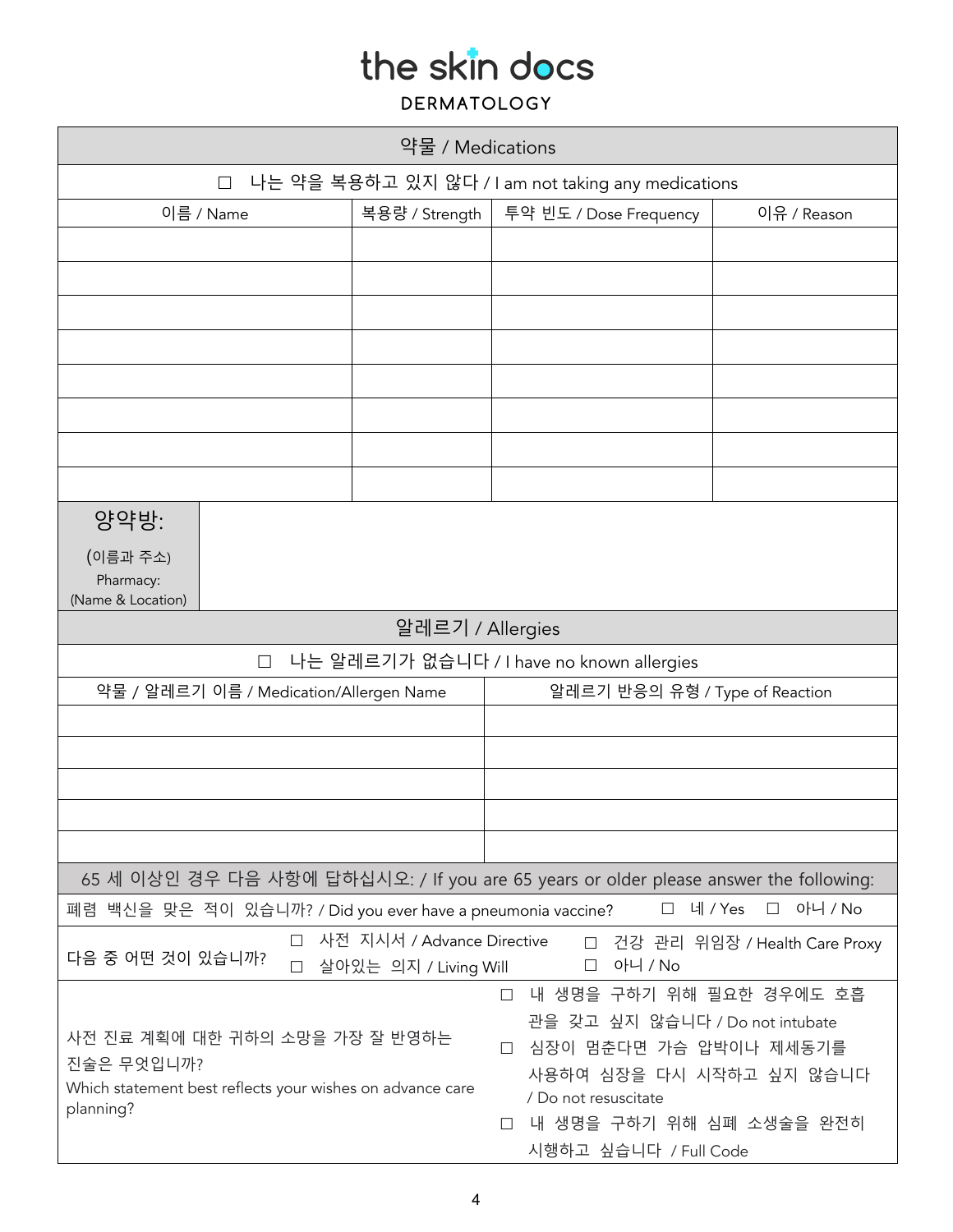| 건강 정보 공개 동의 / Consent to Disclose Health Information                                                                                                                                                                                                                                                                                                                         |         |                                             |           |                                  |  |
|------------------------------------------------------------------------------------------------------------------------------------------------------------------------------------------------------------------------------------------------------------------------------------------------------------------------------------------------------------------------------|---------|---------------------------------------------|-----------|----------------------------------|--|
| 이름 / Name:                                                                                                                                                                                                                                                                                                                                                                   |         |                                             | 생일 / DOB: |                                  |  |
| 나는 The Skin Docs 피부과, 그들의 임상의 (의사, NP, PA) 및 직원에게 본인의 보호 된 건강 정보를 다음 가족, 친구<br>및 / 또는 간병인에게 공개 할 권한을 부여합니다:                                                                                                                                                                                                                                                                  |         |                                             |           |                                  |  |
| 이름 / Name                                                                                                                                                                                                                                                                                                                                                                    |         | 전화 / Phone                                  |           | 관계 / Relationship                |  |
|                                                                                                                                                                                                                                                                                                                                                                              |         |                                             |           |                                  |  |
|                                                                                                                                                                                                                                                                                                                                                                              |         |                                             |           |                                  |  |
|                                                                                                                                                                                                                                                                                                                                                                              |         |                                             |           |                                  |  |
| The Skin Docs에서 전화를 통해 테스트 결과 또는 의료 정보를 전달해야하는 경우 사용할 수있는 아래의 모든 통신<br>옵션을 확인하십시오:                                                                                                                                                                                                                                                                                           |         |                                             |           |                                  |  |
| In the event The Skin Docs may need to communicate your test results or medical information via telephone,                                                                                                                                                                                                                                                                   |         |                                             |           |                                  |  |
| please check all communication options below that may be used:                                                                                                                                                                                                                                                                                                               |         |                                             |           |                                  |  |
| 자세한 음성 메시지를 남겨주세요:<br>$\Box$<br>Leave a detailed voicemail on:                                                                                                                                                                                                                                                                                                               | $\Box$  | 핸드폰 / Cell phone __ _ _ _ 집 전화 / Home phone |           |                                  |  |
|                                                                                                                                                                                                                                                                                                                                                                              |         | 다른 / Other: ___________________             |           |                                  |  |
| 다음 전화 번호로 전화 할 수 있습니다<br>П<br>Call you at the following numbers:                                                                                                                                                                                                                                                                                                             | П       | 핸드폰 / Cell phone 그 집 전화 / Home phone        |           |                                  |  |
|                                                                                                                                                                                                                                                                                                                                                                              | $\perp$ | 다른 / Other: _______________________________ |           |                                  |  |
| 저에게 직접 말하십시오.<br>П.<br>Only speak to ME directly                                                                                                                                                                                                                                                                                                                             |         |                                             |           |                                  |  |
| 이 양식의 승인은 언제 만료됩니까?                                                                                                                                                                                                                                                                                                                                                          |         |                                             |           |                                  |  |
| THE AUTHORIZATION IN THIS FORM EXPIRES:                                                                                                                                                                                                                                                                                                                                      |         | □ 못 / Never                                 |           | □ 오늘부터 1년<br>/ 1 year from today |  |
| 다음 항목 중 하나만 표시하고 서명하십시오: / Please check and sign only <b>ONE</b> of the following:                                                                                                                                                                                                                                                                                           |         |                                             |           |                                  |  |
| 나는 The Skin Docs가이 양식에서 확인 된 커뮤니케이션 옵션에 따라 위에 언급 된 나의 민감한 건강 정보를<br>$\Box$<br>공유하도록 허용합니다. I allow The Skin Docs Dermatology to share my sensitive health information as noted<br>above per the communication options checked on this form.                                                                                                                                  |         |                                             |           |                                  |  |
| 서명 Signature<br>오늘 날짜 Date                                                                                                                                                                                                                                                                                                                                                   |         |                                             |           |                                  |  |
|                                                                                                                                                                                                                                                                                                                                                                              |         |                                             |           |                                  |  |
| 나는 The Skin Docs가 나의 민감한 건강 정보를 나 자신이 아닌 다른 사람과 공유하도록 허용하지 않습니다.<br>I DO NOT allow The Skin Docs Dermatology to share my sensitive health information with anyone but myself.                                                                                                                                                                                                |         |                                             |           |                                  |  |
|                                                                                                                                                                                                                                                                                                                                                                              |         |                                             |           |                                  |  |
| $\mathcal{M} \mathcal{B}'$ Signature<br>오늘 날짜 Date                                                                                                                                                                                                                                                                                                                           |         |                                             |           |                                  |  |
| 위에 서명함으로써 본인은 언제든지이 승인을 철회 할 권리가 있음을 이해합니다. 본인은이 승인을 취소 할 경우 서면으로해야 함을                                                                                                                                                                                                                                                                                                       |         |                                             |           |                                  |  |
| 이해합니다. 이 승인에 대한 응답으로 이미 공개 된 정보에는 취소가 적용되지 않음을 이해합니다. 본인은 개인 정보 보호 관행<br>통지에 언급 된 치료, 지불 또는 의료 운영 과정에서 공유되는 정보에는 철회가 적용되지 않음을 이해합니다.<br>본인은이 건강 정보의 공개를 승인하는 것이 자발적임을 이해합니다. Skin Docs Dermatology 및 그 법인은이 승인을 제공하거나<br>제공을 거부하는 혜택에 대한 치료, 지불, 등록 또는 자격을 조건화하지 않습니다. 정보 공개는 무단 재 공개 가능성을 수반하며<br>정보는 연방 기밀 규칙에 의해 보호되지 않을 수 있음을 이해합니다. 내 건강 정보 공개에 대해 질문이있는 경우 개인 정보 보호 관행 |         |                                             |           |                                  |  |
| 통지를 참조 할 수 있습니다. * 개인 정보 보호 정책 사본이 마음에 드시면 저희에게 문의하십시오.*                                                                                                                                                                                                                                                                                                                     |         |                                             |           |                                  |  |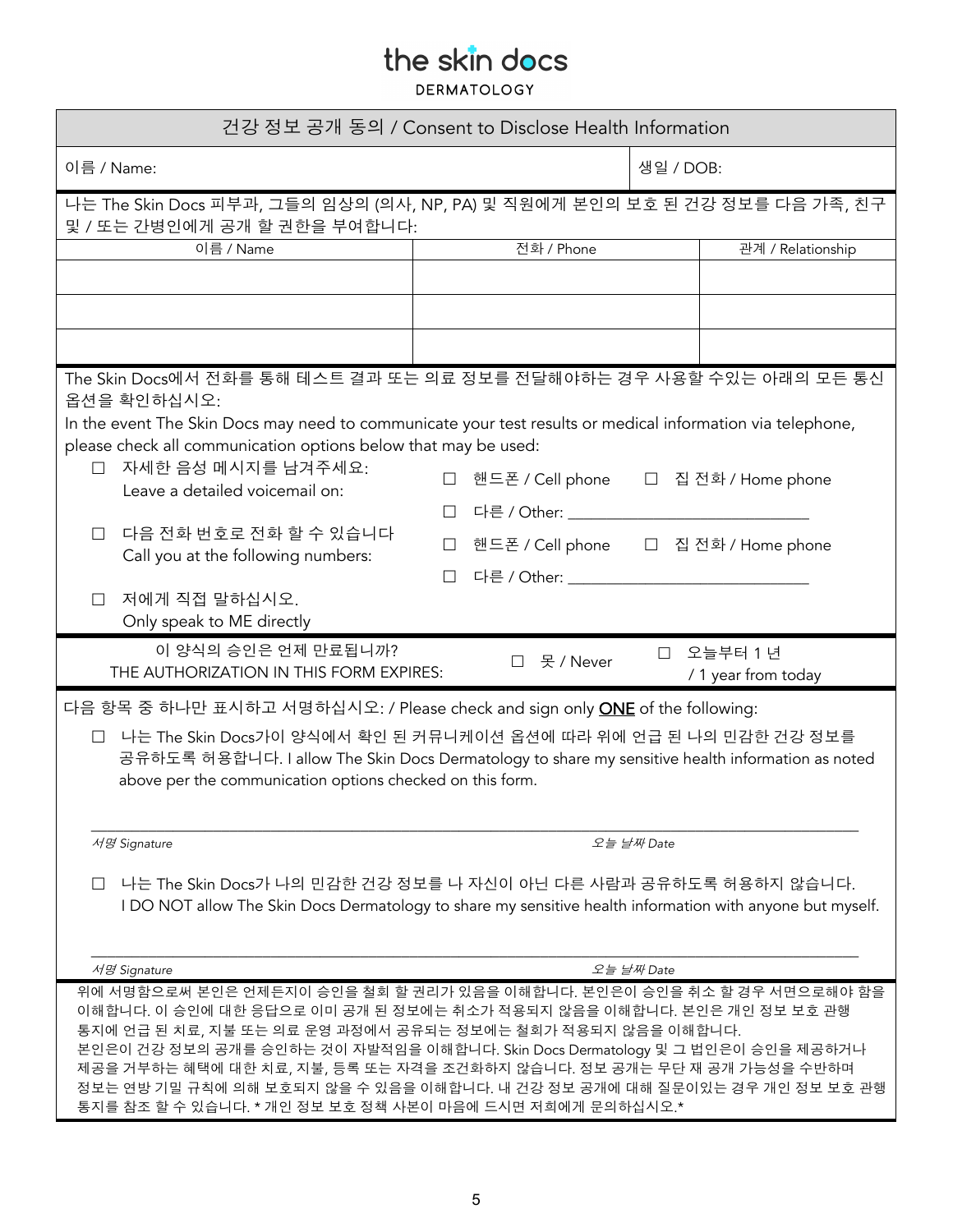## **DERMATOLOGY**

## 재정 정책 / FINANCIAL POLICY

The Skin Docs를 선택 해주셔서 감사합니다. 우리는 귀하에게 최상의 치료와 서비스를 제공하기 위해 최선을 다하고 있습니다. 귀하의 재정적 책임을 아는 것은 치료의 필수적인 부분입니다. 다음을주의 깊게 읽으십시오.

#### 보험

정확한 보험 및 개인 정보를 제공하는 것은 환자의 책임입니다. 보험을 수락한다고해서이 관행에 모든 재정적 책임이있는 것은 아니며, 플랜이 미지급 잔액에 대해 책임을 져야합니다. 저희는 대부분의 보험사와 계약을 맺고 있지만 저희 서비스는 귀하의 특정 보험 플랜에 의해 보장되지 않을 수 있습니다. 다른 의사가 저희 사무실을 추천한다고해서 귀하의 보험이 저희 서비스를 보장한다는 보장은 없습니다.

#### 코 페이 및 미결제 잔액

서비스 시점에 지불해야하는 것은 더 스킨 다크 피부과의 정책입니다. 코 페이는 전액 지불해야합니다. 귀하의 계정에있는 모든 잔액은 방문 전 또는 방문시에 지불되어야합니다. 여기에는 공동 보험 및 공제액이 포함되며 이에 국한되지 않습니다. 방문시 잔액을 지불 할 수없는 경우 예약 일정을 변경해야합니다. 저희 사무실은 현재 지불 계획을 제공하지 않습니다.

#### 자기 지불 및 미용 약속

서비스 시점에 전액 지불이 예상됩니다.

#### 취소 및 누락 된 약속

• 사무실 방문 : 예정된 날짜 및 시간 최소 24 시간 전에 약속을 취소하는 것이 본인의 책임임을 이해합니다. 그렇지 않으면 \$ 50.00의 수수료가 내 계정으로 청구되며,이 금액은 내 보험 플랜에 포함되지 않습니다. 모든 미결제 잔액은 다음 방문 전에 전액 지불해야합니다.

• 수술 예약 : 예정된 날짜 및 시간 최소 24 시간 전에 예약을 취소하는 것이 본인의 책임임을 이해합니다. 그렇지 않으면 \$ 200.00의 수수료가 제 계좌로 청구되며, 이는 제 보험 플랜에 포함되지 않습니다. 모든 미결제 잔액은 다음 방문 전에 전액 지불해야합니다. • 예상치 못한 삶의 사건과 질병이 발생한다는 것을 알고 있습니다. 이 경우 가능한 한 빨리 저희 사무실에 전화하여 예약을 취소하거나 일정을 변경하십시오.

#### 추천

보험에 소개가 필요한 경우 방문 전에 소개를 제공하는 것은 귀하의 책임입니다.

#### 병리학

때때로 의사는 특정 피부 질환을 적절하게 진단하기 위해 병리학을 지시합니다. 환자에게 양질의 치료를 제공하기 위해 당사는 피부 질환의 현미경 진단을 전문으로하는 Board-Certified Dermatopathologist가 수행 한 분석을 통해 독립 라이센스 실험실을 활용합니다. 이러한 서비스에 대한 비용은 사무실 방문 및 절차 비용에 추가됩니다.

#### 의료 기록 / 양식 요청 (FMLA)

의료 기록에 대해 \$ 25.00 수수료와 우편 및 / 또는 전자 장치 비용이 있습니다. 저희 사무실에서 작성해야하는 FMLA, 의료 및 기타 정책 양식에는 \$ 10.00 수수료가 필요합니다. 이러한 수수료는 기록 / 양식을 보내기 전에 지불해야합니다.